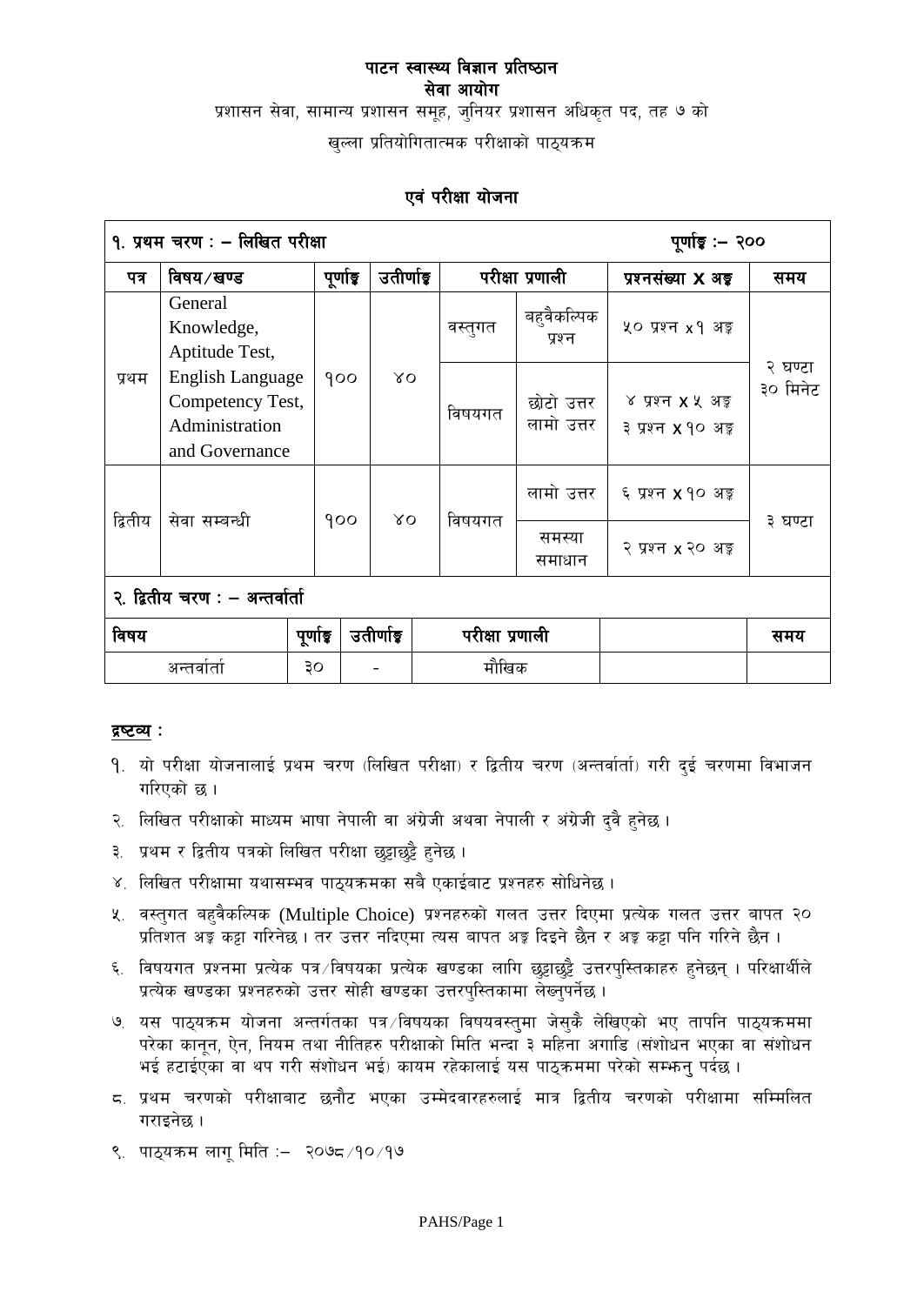प्रशासन सेवा, सामान्य प्रशासन समूह, जुनियर प्रशासन अधिकृत पद, तह ७ को

खल्ला प्रतियोगितात्मक परीक्षाको पाठ्यक्रम

#### प्रथम पत्र :-

# **General Knowledge, Aptitude Test, English Language Competency Test, Administration and Governance**

# v08 **(A): 20 Marks**

#### 1. General Knowledge (सामान्य ज्ञान) (२० प्रश्न x १ अड़्रं = २०)

- 
- $1.1$  नेपालको भौगोलिक, ऐतिहासिक, सामाजिक, आर्थिक र सांस्कृतिक अवस्था सम्वन्धी जानकारी
- $1.2$  विश्वको भौतिक, सामाजिक र आर्थिक भगोल तथा विश्वका प्रमुख ऐतिहासिक घटनाहरु सम्वन्धी सामान्य जानकारी
- $1.3$  नेपालको प्राचीन इतिहास (लिच्छविकाल र मल्लकाल) र आधनिक इतिहास (नेपालको एकीकरण देखि हालसम्म) को राजनीतिक घटनाक्रम, सामाजिक आर्थिक अवस्था
- 1.4 नेपालमा प्रचलित प्रमुख धर्म, जातजाति, भाषाभाषी, संस्कृति, कला र साहित्य
- $1.5$  नेपालको आर्थिक अवस्था: विकासका पुर्वाधारहरु (कृषि, उद्योग, व्यापार, पर्यटन, यातायात, संचार, शिक्षा, स्वास्थ्य, विद्युत), विकास योजना, स्रोत∕साधनहरुको परिचालन, वद्धि, विकास तथा रोजगार सम्बन्धी सवाल /विषयहरु
- $1.6$  नेपालको वर्तमान संविधान सम्बन्धी जानकारी
- 1.7 संयुक्त राष्ट्संघ र क्षेत्रीय संगठन (सार्क, बिमस्टेक, आसियान, युरोपियन संघ)
- $1.8$  दिगो विकास, वातावरण, प्रदुषण, जनसंख्या, शहरीकरण, बँसाईसराई, जलवाय् परिवर्तन, जैविक विविधता, दर्लभ पशुपन्छी र वनस्पतिहरु
- 1.9 विज्ञानका महत्वपर्ण उपलब्धिहरु सम्वन्धी जानकारी
- $1.10$  राष्ट्रिय र अर्न्तराष्ट्रिय महत्वका समसामयिक घटनाहरु : राजनैतिक, आर्थिक, वैज्ञानिक, खेलकुद, सचना प्रविधि, परस्कार
- 1.11 पाटन स्वास्थ्य विज्ञान प्रतिष्ठान सम्बन्धी जानकारी
- $1.12$  दिगो बिकास लक्ष्य सम्बन्धी सामान्य जानकारी

# **खण्ड (B): 20 Marks**

## 1. **Aptitude Test**  $20 \times 1 = 20$  **Marks**

- 1.1 **Verbal aptitude** such as comprehension, vocabulary, series, analogy, classification, coding-decoding, insert the missing character, common property, matrices, direction and distance sense test, ranking order, assertion and reason, induction, deduction, courses of action, common sense test and logical reasoning  $6 \times 1 = 6$  Marks
- 1.2 **Non-verbal aptitude** such as series, analogy, classification, Venn diagrams, matrices, analytical reasoning, construction of squares and triangles, and figure formation and analysis, dot situation, water images, mirror images, embedded figures  $6 \times 1 = 6$  Marks
- 1.3 **Quantitative aptitude** such as series, analogy, classification, coding, insert the missing character, common property, arithmetical reasoning, percentage, fraction, decimal, ratio, average, loss, profit, date/calendar, time and work, data interpretation (charts, graphs, tables), data checking, data sufficiency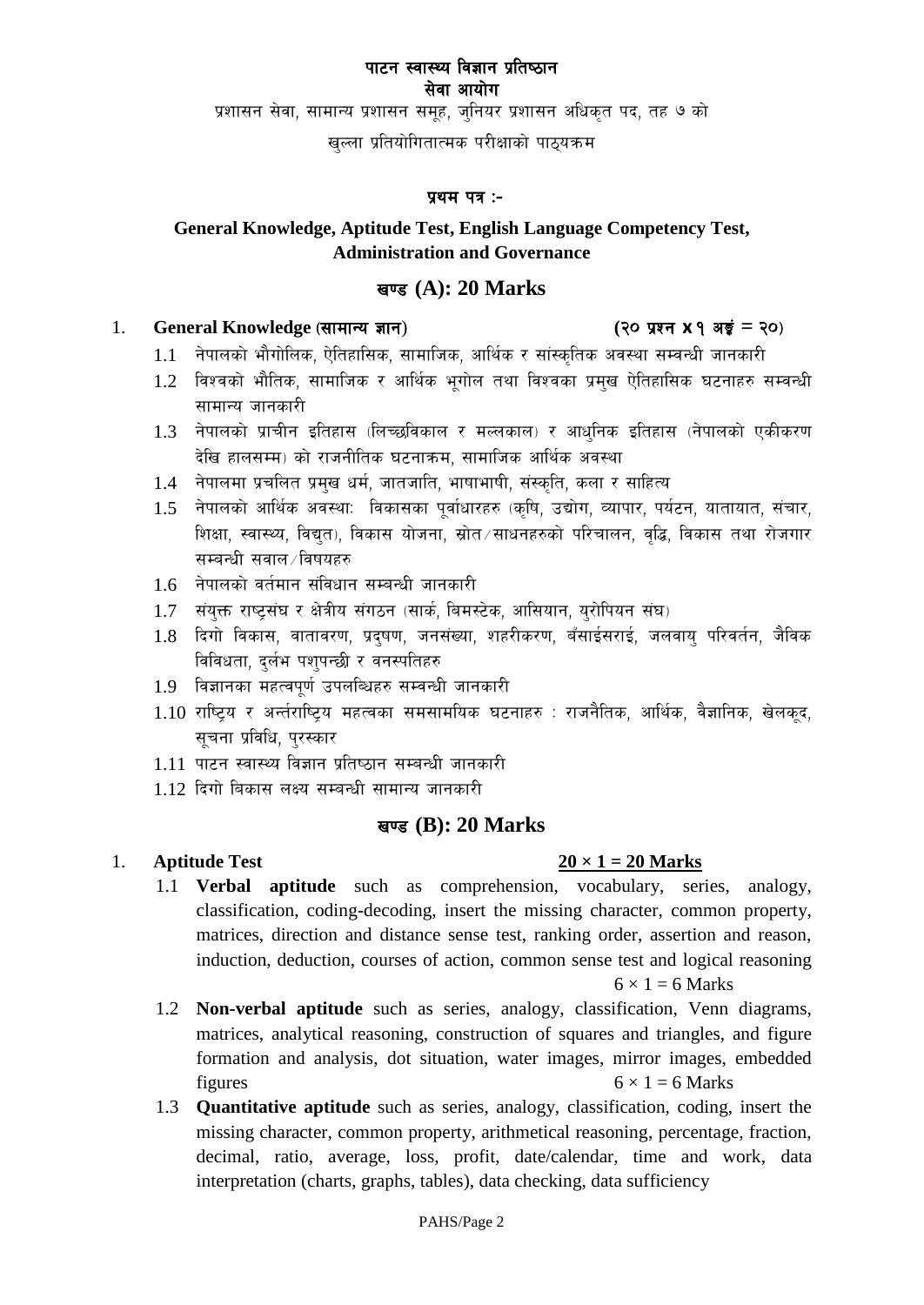प्रशासन सेवा, सामान्य प्रशासन समूह, जुनियर प्रशासन अधिकृत पद, तह ७ को

खल्ला प्रतियोगितात्मक परीक्षाको पाठ्यक्रम

 $8 \times 1 = 8$  Marks

# v08 **(C): 20 Marks**

#### 1. **English Language Competency Test**

1.1 **Vocabulary:**  $5 \times 1 = 5$  Marks **(Objective - MCQs)** 

Questions will be asked to assess their grasp on the English language vocabulary. The questions will be of the following nature:

- Meaning of the words (literal /figurative/contextual), Single word for expressions, Synonyms/antonyms, Derivatives and Homonyms/homophones
- 1.2 **Syntactic ability:**  $5 \times 1 = 5$  Marks **(Objective MCOs)** Questions will be asked to assess the syntactic ability of the candidates. The

questions will be based on the following categories:

- Agreement, Tense aspect, Parallel structures, Clauses, Modifier, Conditionals, Phrasal expressions, Shifts (tense, number, person), Transformations, Varieties, Prepositions / conjunctions and Parts of speech
- 1.3 **Translation** (5 Marks) **(Subjective Question)** (Nepali into English or English into Nepali)
- 1.4 **Comprehension** (5 Marks) **(Subjective Question)**

# v08 **(D): 40 Marks**

#### १. राज्य र कानून

- <u>9.9 नेपालमा संवैधानिक विकास र नेपालको वर्तमान संविधान</u>
- **१.२ लोकतन्त्र, समावेशीकरण, कानुनी राज्य र मानव अधिकार**
- १.३ सूचनाको हक, पारदर्शिता र सार्वजनिक निकायको उत्तरदायित्व
- <u>१</u>.४ राष्ट्रिय सुरक्षा व्यवस्थापन : अवधारणा, क्षेत्र र नेपालमा राष्ट्रिय सुरक्षाका विद्यमान प्रावधानहरु
- <u>9.५ वहस्तरिय शासन र नेपाल : अनौपचारिक शासन, नागरिक समाजको शासन, स्थानीय शासन,</u> सहकारीतामलक शासन, व्यावसायिक शासन र संयुक्त राष्टसंघ

## २. सार्वजनिक प्रशासन

- २.१ सार्वजनिक प्रशासनको परिचय, उदेश्य, कार्यक्षेत्र र चुनौतीहरु
- २.२ प्रशासनिक विधिहरु (कार्य विश्लेषण, कार्य विवरण, कार्य मूल्याङ्कन, कार्य विस्तृतिकरण, कार्य ढाँचा, संगठन तथा व्यवस्थापन पद्धति)
- २.३ सार्वजनिक प्रशासनको संचालन विधिहरु
	- २.१.१ समन्वय : अर्थ, महत्व र समन्वयका तरिकाहरु
	- २.१.२ अधिकार प्रत्यायोजन र अधिकार निक्षेपण
	- २.१.३ सुपरिवेक्षण, अनुगमन तथा मूल्यांकन
- २.४ सार्वजनिक नीति तर्जुमा, कार्यान्यवन र मूल्यांकन प्रशासनको भूमिका
- २.४ सार्वजनिक प्रशासनमा निर्णय लिने प्रक्रिया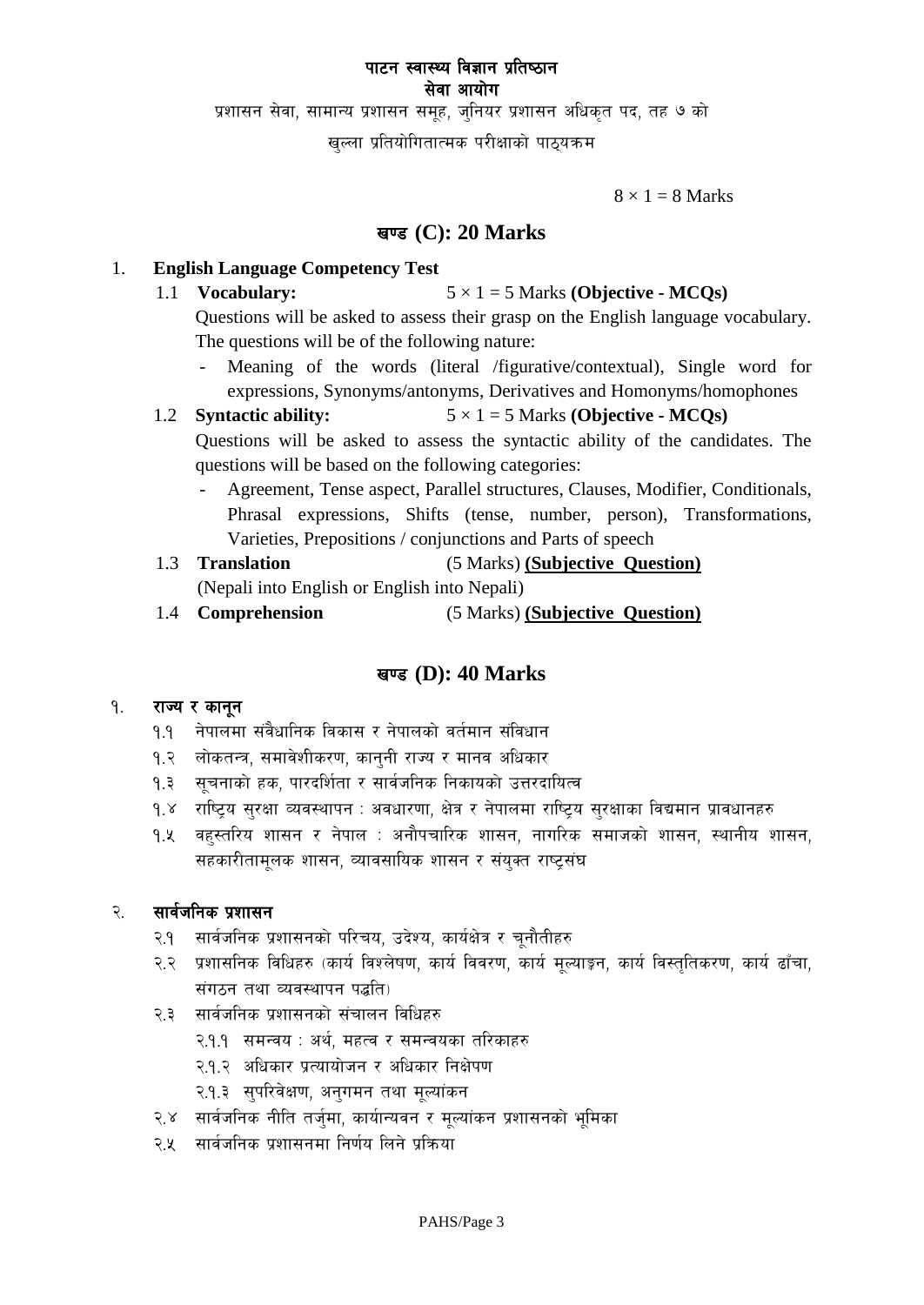प्रशासन सेवा, सामान्य प्रशासन समूह, जुनियर प्रशासन अधिकृत पद, तह ७ को

खुल्ला प्रतियोगितात्मक परीक्षाको पाठ्यक्रम

- २.६ कर्मचारी प्रशासनका विविध पक्षहरुः नियुक्ति, बढुवा, तलब सुविधा, सुपरिवेक्षण, बृति विकास, कार्यक्षमता मूल्यांकन र अवकाश
- २.७ सार्वजनिक प्रशासनमा जनशक्तिको स्थान, उत्प्रेरणा, गुनासो समाधान, नेतृत्व शैली, व्यवसायिक स्वास्थ्य तथा सुरक्षा, व्यवसायिकता, नैतिकता, आचरण र अनुशासन, पुरस्कार र दण्ड सजाय सम्बन्धी व्यवस्था

#### संगठन ३.

- ३.१ परिचय, स्वरुप तथा संगठन गठनका आधारहरु
- ३.२ संगठनका सिद्धान्तहरु (आदेशको एकात्मकता, नियन्त्रणको सिमा, पदशोपान) र नेपालको सार्वजनिक क्षेत्रमा त्यसको प्रयोग
- ३.३ संगठनका केही प्रमुख पक्षहरुः संगठनात्मक व्यवहार, समूह गतिशिलता र समूहगत कार्य
- ३.४ नेपालको केन्द्रीय र स्थानीय सरकारको संगठन स्वरुप
- ३.५ सल्लाह दिने निकाय र निर्णय लिने तथा कार्यान्वयन गर्ने निकाय

|             |         | प्रश्न सख्या                           |                                                                       |  |  |  |
|-------------|---------|----------------------------------------|-----------------------------------------------------------------------|--|--|--|
| खण्ड        | अङ्गभार | वस्तुगत                                | विषयगत                                                                |  |  |  |
| A           | 20      | २० प्रश्न $x \, 9$ अङ्क $=$ २०         |                                                                       |  |  |  |
| B           | 20      | २० प्रश्न $x \, 9$ अङ्क $=$ २०         |                                                                       |  |  |  |
| $\mathbf C$ | 20      | $90 \,$ प्रश्न $x \, 9 \,$ अङ्क $= 90$ | २ प्रश्न $x \times x$ अङ्क $=$ १०                                     |  |  |  |
| D           | 40      |                                        | २ प्रश्न $x \times x$ अङ्ग $=$ १०<br>३ प्रश्न <b>x</b> १० अङ्क $=$ ३० |  |  |  |

यस पत्र /विषयको पाठ्यक्रमबाट यथासम्भव निम्नानुसार प्रश्नहरु सोधिनेछ ।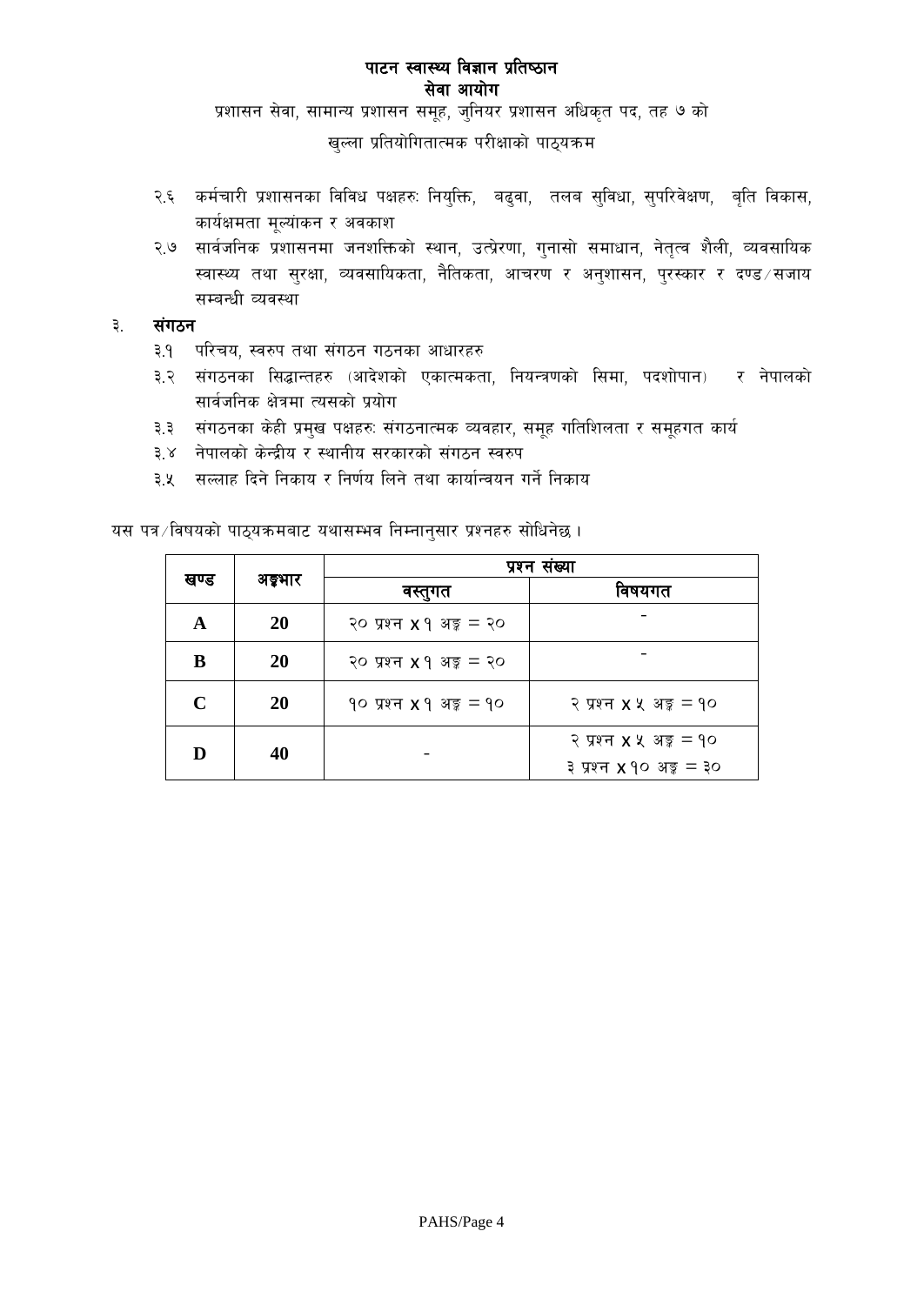प्रशासन सेवा, सामान्य प्रशासन समूह, जुनियर प्रशासन अधिकृत पद, तह ७ को

खुल्ला प्रतियोगितात्मक परीक्षाको पाठ्यक्रम

# द्वितीय पत्र :- सेवा सम्बन्धी **खण्ड (A): 50 Marks**

#### १. व्यवस्थापन

- <u>१.</u>१ व्यवस्थापनको अवधारणा र आधारभूत सिद्धान्तहरु
- १.२ कुशल व्यवस्थापकका कार्य र गुणहरु
- १.३ व्यवस्थापकीय सीप र शैलीहर<mark>ु</mark>
- १.४ व्यवस्थापनका विभिन्न प्रकार (सहभागितामुलक, नियन्त्रणात्मक)
- <u>१.</u>४ मानव श्रोत व्यवस्थापन : प्राप्ति, विकास, उपयोग र सम्भार
- १.६ व्यवस्थापनका केही प्रमुख पक्षहरु (द्वन्द व्यवस्थापन, तनाव व्यवस्थापन, समय व्यवस्थापन, दैवी प्रकोप व्यवस्थापन, संकट व्यवस्थापन र परिवर्तन व्यवस्थापन)
- १.७ सार्वजनिक संस्थानहरुको व्यवस्थापन
- १.८ श्रीमक संगठन (Trade Union) र सामुहिक सौदावादी (Collective Bargaining)
- १.९ नेपालका सार्वजनिक संस्थानहरुको स्थापनाको उद्देश्य, विधमान अवस्था, सम्भावना र चुनौतीहरु
- 9.90 पाटन स्वास्थ्य विज्ञान प्रतिष्ठानको विद्यमान अवस्था, सम्भावना र चनौतीहरु

#### २. विकासका समसामयिक पक्षहरु

- २.१ दिगो विकास अवधारणा एवं नेपालमा दिगो विकासका प्रयास तथा चुनौतीहरु
- २.२ संघियता, विकेन्द्रीकरण र स्थानीय स्वायत शासन
- २.३ आर्थिक उदारीकरण र निजीकरण
- २.४ सुशासन र विकासको सम्बन्ध
- २.५ वातावरण, जनसंख्या व्यवस्थापन र विकास
- २.६ विकासमा जनसहभागिता, विश्वव्यापीकरण र स्थानीयकरण
- २.७ विकासमा सूचना-सञ्चार प्रविधिको भूमिका
- २.८ राष्ट्रिय विकासमा गैरसरकारी क्षेत्र तथा दातृ निकायहरुको भूमिका

# ३. प्रशासकीय व्यवस्थापनका विधि र तौरतरिका तथा नेपालमा तिनको प्रयोग

- ३.१ व्यवस्थापन परीक्षण
- ३.२ नेपालको सार्वजनिक प्रशासनमा नेतृत्वको प्रकार, प्रबुत्ति र यसको भूमिका
- ३.३ सार्वजनिक सेवा प्रवाहको प्रभावकारिता र नागरिक बडापत्रको व्यवहारिक पक्ष
- ३.४ प्रशासकीय व्यवस्थापनमा नागरिकको सहभागिता एवं नागरिक समाजसँगको सहकार्य र साभ्रेदारी निर्माण
- ३.५ कार्यालय व्यवस्थापन र कार्यविधि
- ३.६ मस्यौदा लेखन सम्बन्धी सीप

## **खण्ड (B): 50 Marks**

## ४. लेखारलेखा प्रणाली

- ४.१ लेखाको अवधारणा, आधारभूत तत्व, उद्देश्य र महत्व
- ४.२ ;सरकारी लेखा प्रणलीको सिद्धान्तहरु र नेपालमा यसको प्रयोग
- ४.३ लेखापरिक्षणको अवधारण तथा आधारभूत सिद्धान्त, प्रकार, महत्व एवं उपादेयता
- ४.४ आन्तरिक नियन्त्रण प्रणाली, आन्तरिक लेखा परिक्षण तथा अन्तिम लेखा परिक्षण
- ४.५ आर्थिक अनुशासन र वित्तीय व्यवस्थापन र लेखापरिक्षण